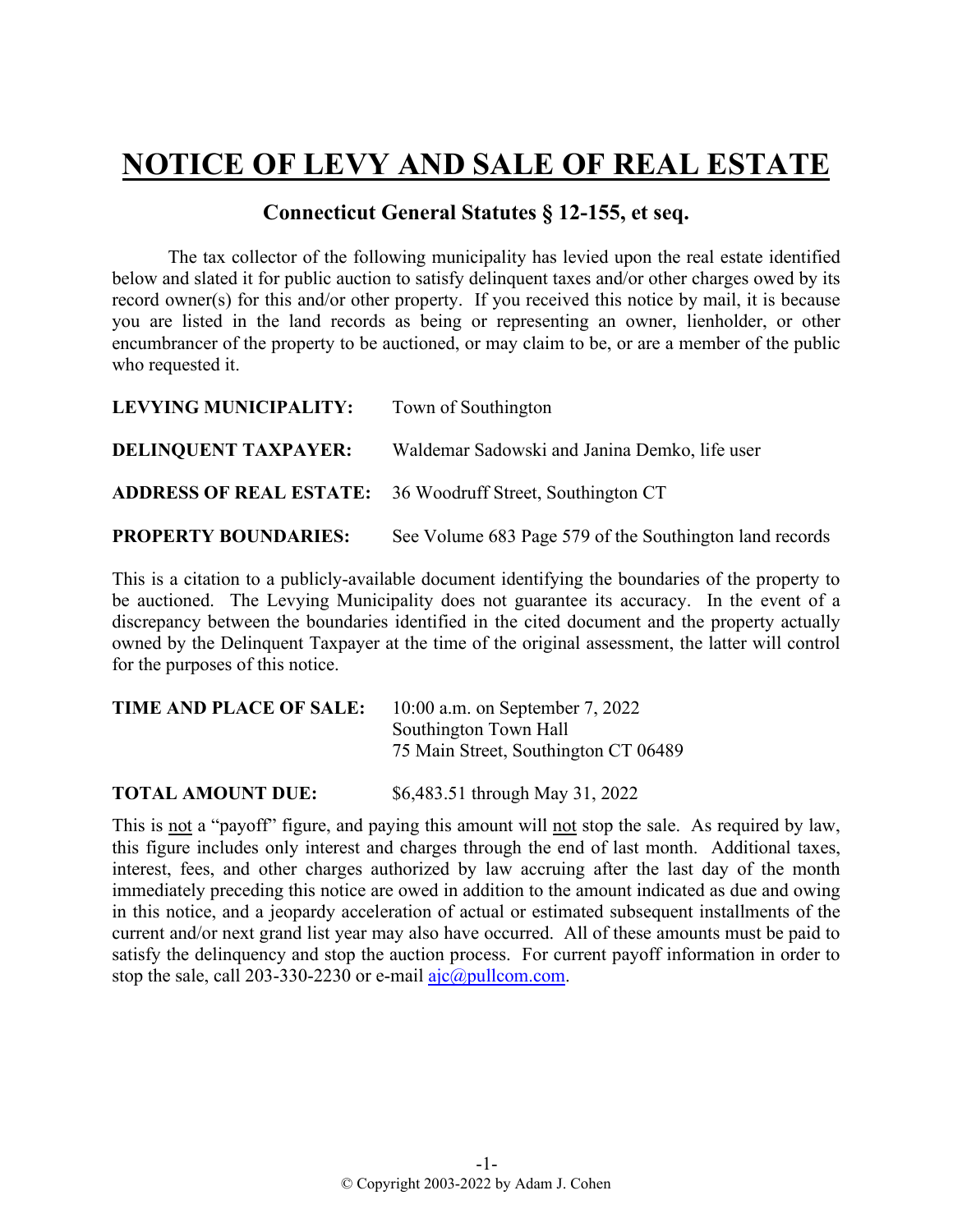**SURVIVING ENCUMBRANCES:** This property will be sold "free and clear" to the winning bidder subject only to: (1) taxes and water/sewer charges laid by the levying municipality which were not yet due and payable at the time of the levy, which is the date accompanying the signature on the first notice of this sale filed in the land records, except as are recovered from the sale; (2) the accrued taxes and water/sewer charges of any other governmental authority against this property; (3) any federal lien recorded until 30 days before the date which is six months after the auction date, except as extinguished pursuant to federal law; (4) easements, covenants and restrictions in favor of other parcels of land predating the time of the levy; (5) solely to the extent any of the delinquencies identified above was assessed on property other than the property to be sold, all encumbrances perfected before this notice was recorded; (6) interests exempt from levy and sale under the Constitution and laws of the United States; (7) the interest of any person or such person's predecessors in title for whom notice of the sale was not sent as required by law, and who had a right to such notice, and who did not in fact know of it within six months thereafter, until expiration of the limitation deadline in C.G.S. § 12-159b; (8) any monetary encumbrance recorded between June 10, 2022 and the date the first notice of this sale was filed in the land records, unless its holder is notified of the tax sale as required by law or in fact knew of it within six months thereafter; (9) any other interest not foreclosed by this tax sale procedure under state law; and (10) the effect of any federal, state, or local law and the restrictions and conditions in the tax sale notices and announced at the auction.

**PERSONS TO WHOM THIS NOTICE IS SENT:** The following persons are, or may claim to be, or may represent, the known holders of choate interests which will be affected by the sale. Absent payment in full before the auction or valid redemption within six months thereafter, the respective titles, mortgages, liens, restraints on alienation, and other encumbrances in this property in favor of all persons with actual or constructive notice thereof shall be extinguished.

| Waldemar Sadowski                      | Achieve Financial Credit Union             |
|----------------------------------------|--------------------------------------------|
| and Janina Demko, life user            | P.O. Box 7030                              |
| 36 Woodruff Street                     | Berlin, CT 06037                           |
| Southington, CT 06489                  |                                            |
|                                        |                                            |
| Law Office of Melissa L. Simonek, LLC  |                                            |
| 1001 Farmington Avenue, Suite 303      |                                            |
| Bristol, CT 06010                      |                                            |
|                                        |                                            |
| <b>Internal Revenue Service</b>        | <b>State of Connecticut</b>                |
| <b>Advisory Consolidated Receipts</b>  | Dept. of Revenue Services                  |
| 7940 Kentucky Dr., Stop 2850F          | 450 Columbus Blvd, Suite 1                 |
| Florence, KY 41042                     | Hartford, CT 06103                         |
| (solely for any inchoate estate taxes) | (solely for any inchoate succession taxes) |